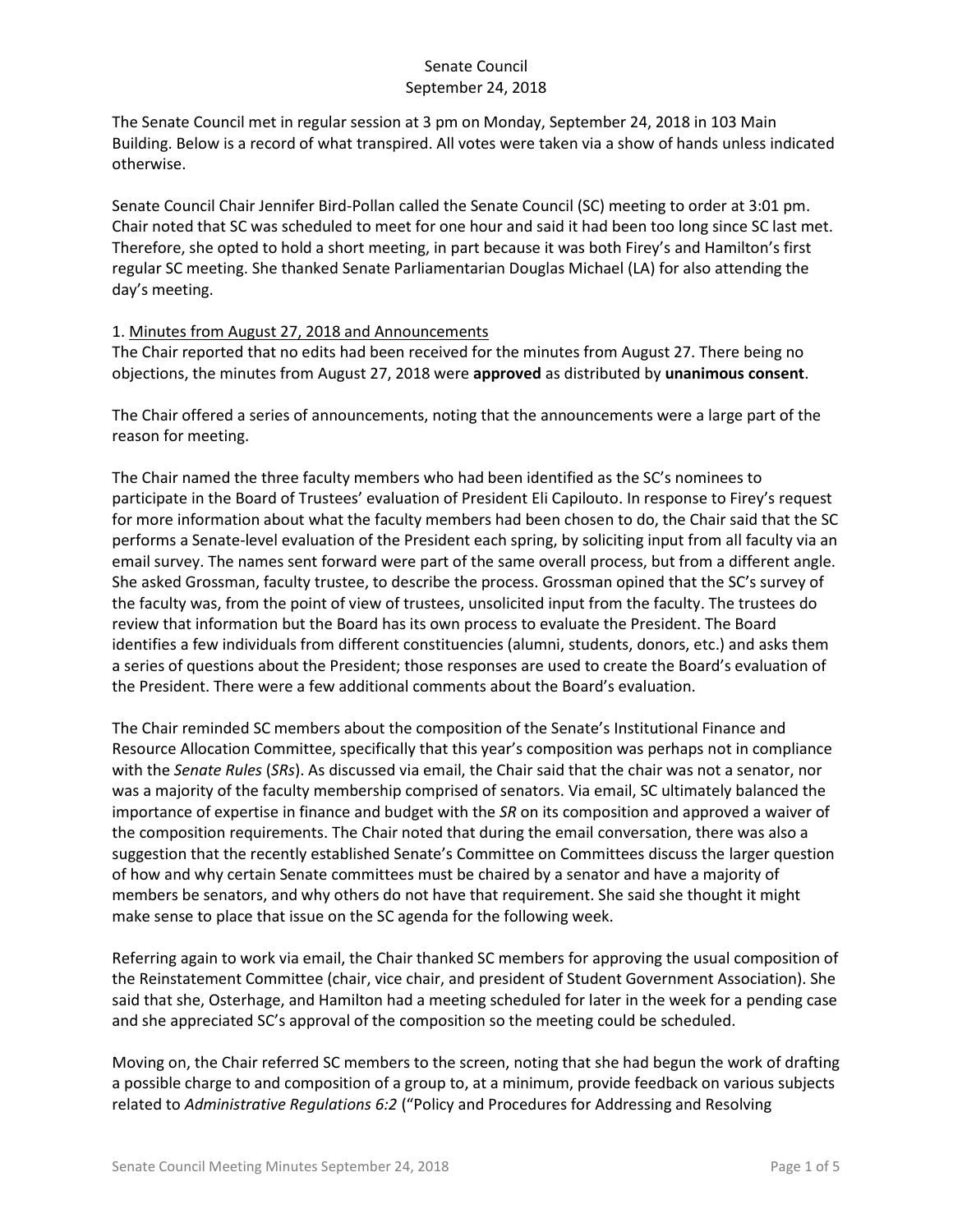Allegations of Sexual Assault, Stalking, Dating Violence, Domestic Violence, and Sexual Exploitation"). She said that what was on the screen was what she had drafted and shared with President Capilouto, noting that she welcomed feedback on every part of it. She said she was providing the update merely to give SC members an idea of where things stood in the process of developing an advisory group. She said that she had checked with staff in the Legal Counsel's office and that there was no *Administrative Regulation* (*AR*) describing workgroups, so there were no particular requirements that had to be met. The diversity in types of members would address one of Tagavi's previously expressed concerns that an advisory group might be misconstrued as speaking on behalf of the SC or University Senate (Senate).

SC members offered a variety of comments regarding the proposed advisory group. In response to a question from Tagavi, the Chair said that, despite how the composition was currently written, the intention was that the President would choose the advisory group's chair from one of the seven faculty, not identify a 12<sup>th</sup> member as chair. Tagavi suggested that the Chair not participate in the advisory group, given her current position as SC chair. The Chair said that she anticipated there would be objections; Tagavi was welcome to propose different language. She said it was her understanding that it was the President's preference that she serve as the group's leader, but Tagavi was free to recommend other language. Cross suggested that she serve as a nonvoting chair of the advisory group, which would provide a way for the Chair to be involved, but also take away any possible conflict. Tagavi clarified that he thought the Chair should recuse herself from being in charge of the advisory group because it would be too close for comfort if she was presiding over SC and providing information as the advisory group's chair. Grossman said it was very important for the Chair to serve on the advisory group, but said that he agreed with Tagavi that she should not be SC Chair and chair of the advisory group. The Chair said that she would ask next week for SC member to consider the language and have a formal conversation about changes then. She said that if SC decided next week that it was too much of a conflict of interest, then she would pass that information on to the President.

Hamilton asked about the disproportionate number of faculty compared to the single student member and staff member. Grossman explained that the SC created the last ad hoc committee on *AR 6:2* due to being upset with the regulation's revision process. At that time, the number of and types of members were identified by SC. The Chair said that Hamilton was welcome to discuss the number of student members when the item was an agenda item, the following week. She said it was her understanding, from past conversations with SC and from her conversations with the President, that there was an intention to stay with the same ratio of members as the ad hoc committee on *AR 6:2*, as well as the same members, if they were willing to continue. Because it was slated to become an "advisory group," she was not sure if the group would have any voting authority. Grossman suggested that the group make its own rules of operations on how to do a report. The Chair reminded SC members of the large difference in responsibilities for an ad hoc committee of the SC versus a joint President-SC advisory group.

Tagavi stated that the Chair was too important to not preside over the Senate, so she should not chair the advisory group. The Chair suggested that such changes be presented to the SC the following week. Firey suggested that if there was an issue of passionate debate that a presiding officer wants to participate in, the Chair could yield the podium to the Vice Chair and become an ordinary member of the assembly and be governed by those rules of debate. Cross thought that point was a good one to remember.

The Chair said that in drafting the description of the proposed advisory group, she was careful not to include "issue recommendations" as a responsibility of the advisory group. Grossman suggested that the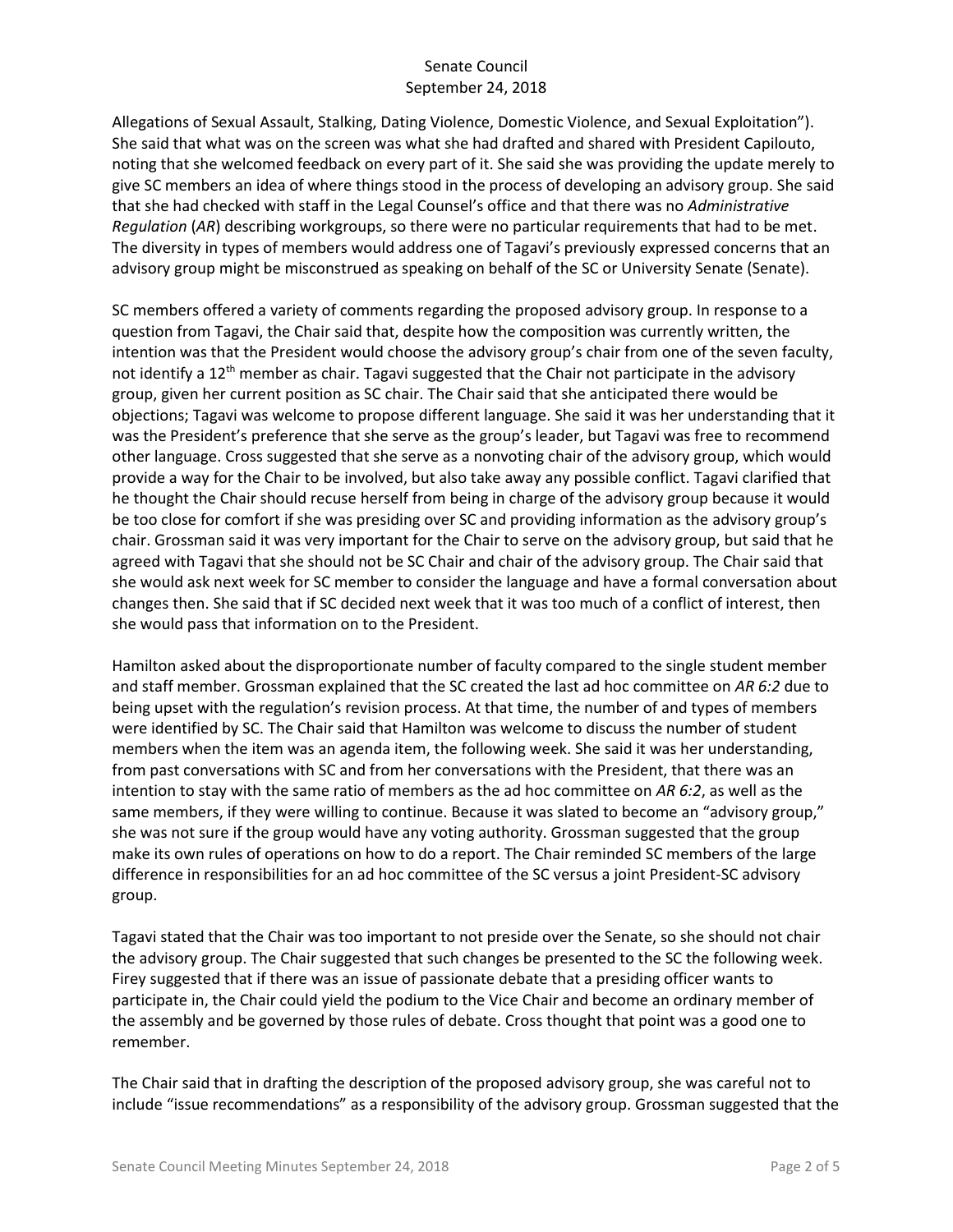advisory group make recommendations. The Chair said that would be a good topic for discussion the next week – should the group gather information and make a report, or should it make recommendations. She said it sounded like SC might also be discussing the numbers of members and representation. She also asked suggested that consideration be given to how long the advisory group should exist. The Chair said she would include her draft language as part of the next week's agenda.

The Chair described the last announcement as pertaining to the SC's discussion on August 20 regarding a student who earned two degrees but graduated with one degree and two majors. Noting that SC had asked the SREC about the possibility of waiving, she said that the SREC had met and there was useful information available. The Chair said that she did not plan to bring anything forward, however, until the student confirms their intent to bring something forward. She said she would bring the issue to SC again when the SC office heard more from the student.

### 2. Terms for UK Core Education Committee Members

The Chair explained that of the ten regular members of the Senate's UK Core Education Committee, eight of the 10 members' terms ended or were not returning. She noted that repopulating had been a somewhat painful process and realized that little attention had been paid to terms of new members. The Chair said that the SC could set all the terms, in large part because all the new members had agreed to serve without knowing the exact term length. The Chair drew SC members' attention to the handout and said that those with term end dates in red were the terms that needed to be approved. There were a variety of comments and questions from SC members. Grossman **moved** to set the new members' terms as described and Hamilton **seconded**. A **vote** was taken and the motion **passed** with none opposed. Hamilton said that one student member was likely to continue and that he would check on identifying the second student member.

# 3. Senate Meeting Roundtable

Noting the tradition of asking SC members to go around the table and offer their perspectives on the most recent Senate meeting, the Chair said that she especially wanted feedback on how the meeting was run, given it was her first Senate meeting as Chair.

Tagavi suggested that the new Title IV [student financial aid and class attendance] initiative was not going well and Brion agreed. Firey suggested that the issue be placed on a SC agenda for full discussion, given that the day's meeting was intended to be shorter than usual. She said she also had many comments, but perhaps the discussion should happen at a different time. The Chair asked Provost's Liaison Turner if she had any information to share about the initiative. Turner said that the Title IV requirement was a federal law and that compliance was required, although UK could think about how best to implement processes to ensure compliance. In response to a question from Grossman, Turner said that overall, UK was implementing ways to ensure compliance similarly to other institutions like UK. After additional comments, the Chair said that she would invite the Registrar to attend a future meeting to discuss all aspects of the federal requirement regarding student financial aid and class attendance and also ensure that a few other key people were present to inform the SC's discussion. In response to a question from Grossman about how many students were ultimately affected, Turner said that it was her impression that it affected fewer than 10 students.

Brion said that the presentation on sustainability from the Provost's Faculty Sustainability Council was somewhat confusing. Spear concurred, saying that it was not made clear how and why the information was important. He added that it was unfortunate that neither the President nor Provost David Blackwell was in attendance. The Chair said that the SC office first discussed moving the Senate's September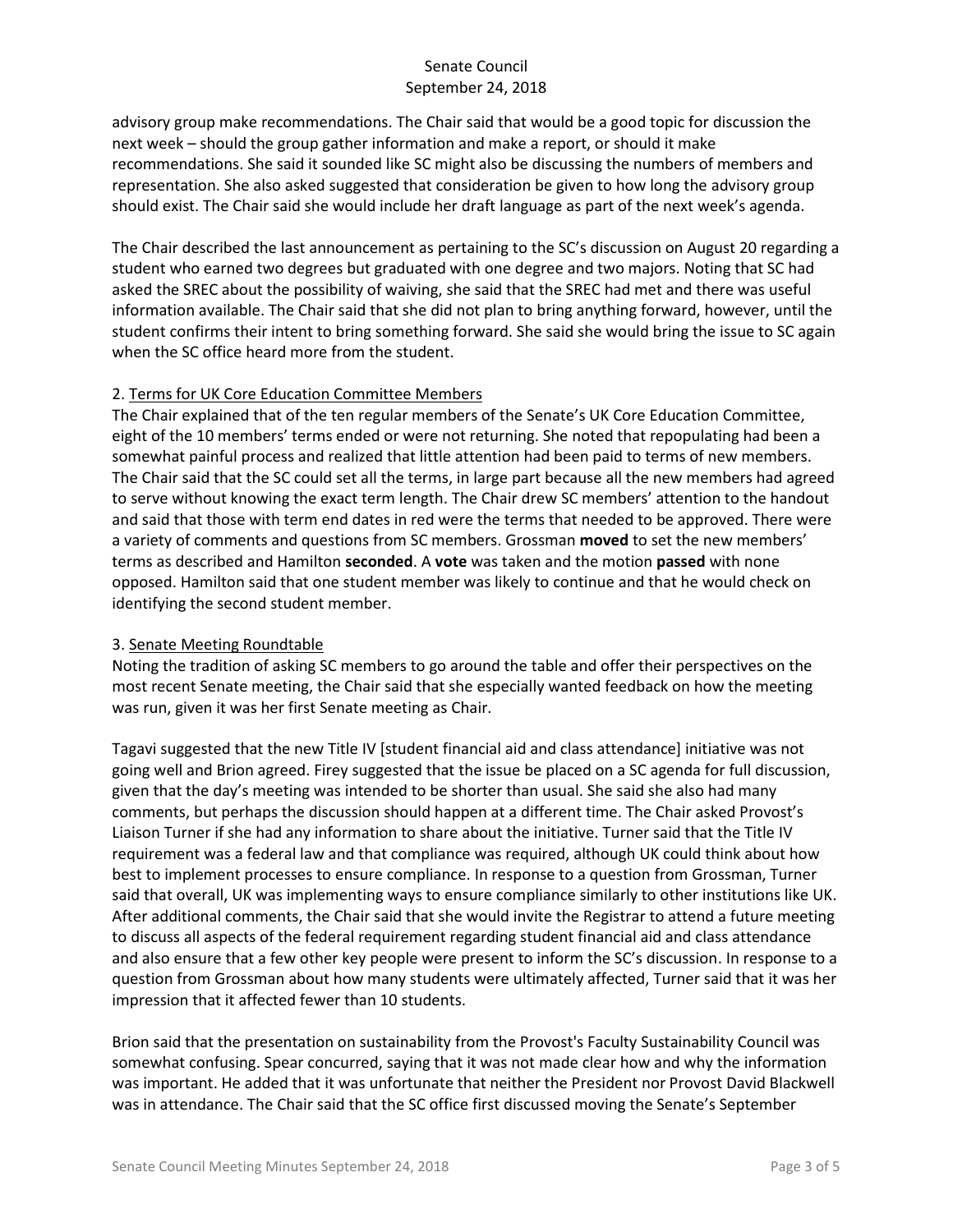meeting date, to not conflict with Rosh Hashanah, but that the Board of Trustees met at the end of the week and that degree lists needed to be approved. She said that a similar activity would have to occur again in the spring. She said she hoped she could better anticipate those issues in the future. Ms. Brothers indicated that the Provost's office had notified her months prior that the Provost had a conflict and could not attend the September meeting.

Firey said she wanted to offer her compliments to Parliamentarian Michael and to the Chair for a snappy Senate meeting. She said she could not remember ever being finished with a Senate meeting at 4:30 and said the agenda and debate was presented with great clarity from the podium. Firey agreed that the sustainability presentation was somewhat muddy. She added that she had also recently been forwarded a link to a movie ("Paywall: The Business of Scholarship") that focused on how many resources used by academics were beyond paywalls and how that impacted future decisions on tenure, science and partnership, etc. She said she wondered if sustainability of academic resources was included in the idea of "sustainability," too.

Cross said he would like to repeat the compliments regarding the meeting, saying he appreciated a wellconducted meeting. He said he had the same concerns about the sustainability presentation. He said he was intrigued by the subject but thought it would be hard to overlay "sustainability" over everything that UK does. In response to a question from Cross about next steps for the report, Turner indicated that she thought there might be a meeting about the report within the next day or so. The Chair said that the presenters could be invited back to SC if SC members requested it.

Walker said she appreciated the early adjournment and agreed that the sustainability presentation was confusing. Hamilton agreed about the presentation and was also glad for the early adjournment. The Chair accepted the compliments about the meeting length by clarifying that it was unlikely that early adjournments would be routine. Hamilton said that there was a lot of student enthusiasm about how to incorporate sustainability into the curriculum; he said the idea was becoming more than just recycling within a student's life. He said that there were aspects of sustainability, such as finance, resources, and health, which made it a broad idea. He said he was anxious to see what of the Provost's Faculty Sustainability Council's would be developed further, especially how it would apply to various fields.

Osterhage extended her compliments to the Chair and to the Parliamentarian. She said that the Chair laid out very clearly for senators a description of how discussions would be managed. She said she appreciated having the rules simply explained. Osterhage commented that many senators were surprised by some of the numbers provided by the Senate's Admissions Advisory Committee in their report. She said it will be important for the Senate to be kept up to date regarding how those higher numbers will be achieved.

Grossman commented that he was not present, but at the Chair's questioning he responded that he did have a very enjoyable Rosh Hashanah.

4. Items from the Floor (Time Permitting) There were no items presented from the floor.

After a reminder about the President's "Welcome Back" reception for senators, Brion **moved** to adjourn and Firey **seconded**. A **vote** was taken and the motion **passed** with none opposed. The meeting was adjourned at 4:54 pm.